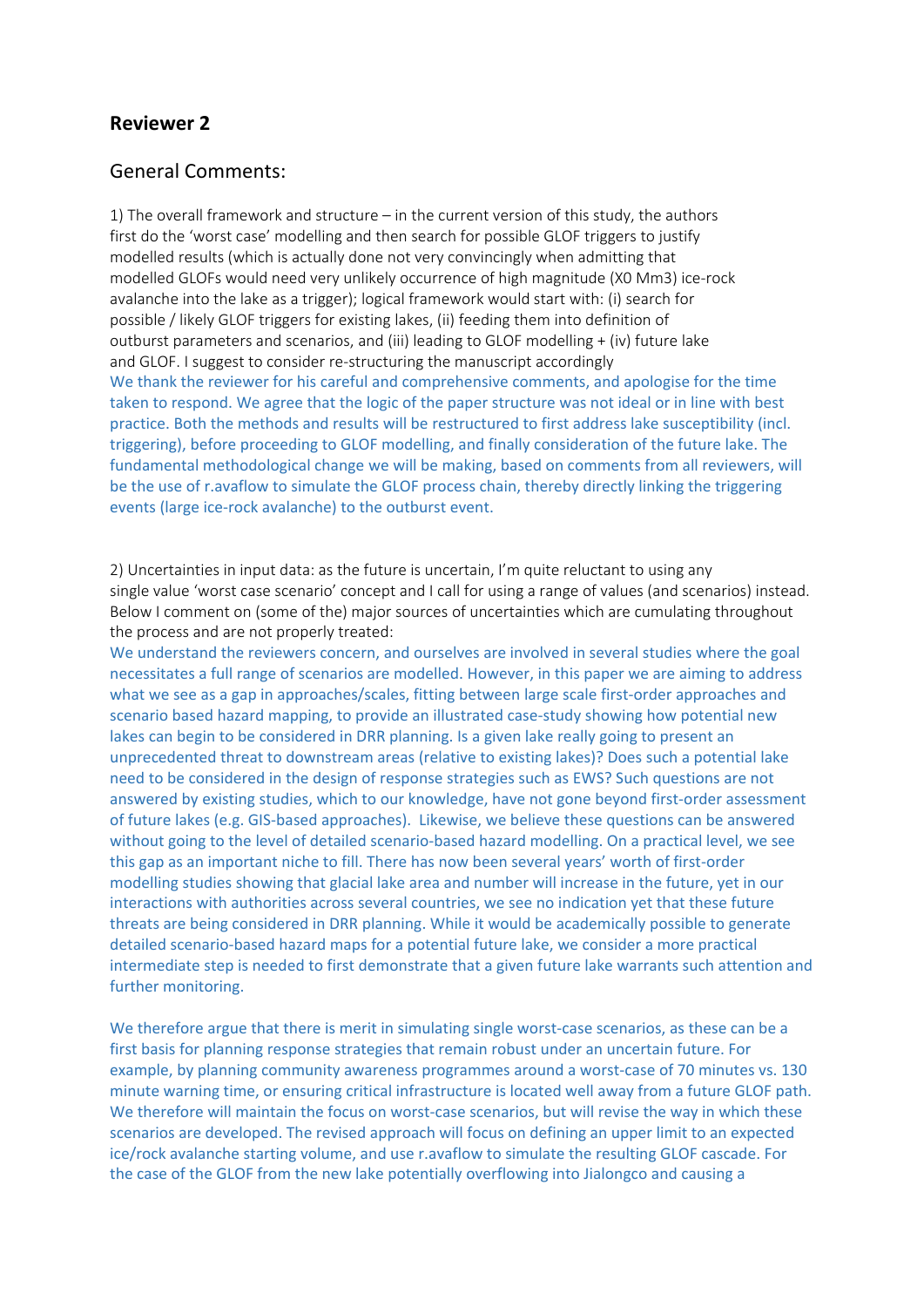simultaneous outburst from that lake, additional sensitivity analyses will be undertaken to determine if this potentially critical process chain could also occur under smaller initial scenarios.

a) the essential value at the very beginning is the estimation of breach depth (in this study referred as breach height hb). The authors provide neither details on how this value is estimated nor what the uncertainty of this estimation is; another issue is whether flat (<7° (rough Google-Earth-based measurement)) and pretty wide (>450 m) moraine dam (e.g. Galong co) could ever be breached; and if it is breached, the crucial question is how deep (longitudinal profile of the breach is typically far from flat – I mean, if you have a vertical difference between the lake level and the toe of moraine dam 40 m (this is how you define breach depth, right?), lake level decrease in case of breach will be less than that (it is not going to be breached to 0° slope), depending on longitudinal width of dam body; this is actually seen in Fig. 2b: if you define breach depth in this way, you should not use the same value in calculating released volume, because it differs to the lake level decrease (and in turn it leads to substantial overestimation of released volume))

We agree that these parameters and assumptions on breach depth were not well substantiated. The revised modelling approach using r.avaflow will reduce the need for these assumptions around the dam breaching and/or overtopping mechanisms. The erodible area of the dam will still need to be defined, and will be done based on careful consideration of the dam characteristics including any possible ground ice (relevant for Galongco only). In addition, we've since obtained bathymetry measurements from both Jialongco and Galongco that will be used for the modelling.

b) in the next step, the authors use this pretty uncertain value to estimate released volume (which is not correct in my opinion, see above) and breach parameters, using Froehlich (1995) empirical relationships; but it is important to realize that: (i) Froehlich (1995) is based on compiled information of man‐made earthen dam failures, not natural dams; (ii) failure mechanism of most of these cases in the database was piping, not overtopping; (iii) released volumes in the dataset was mainly <1Mm3; and >100 Mm3 in only two cases (Oros, Teton); with expected released volumes 25, 70 and 262 Mm3, you are extrapolating far beyond observed data of Froehlich (1995) and the uncertainty is unknown (Froehlich, 2004 should be checked).

Based on this, and other comments, we will no longer use the Froehlich approach. The GLOF process chains will be simulated using r.avaflow, with breach parameters dynamically calculated. Important model parameters (e.g. internal and basal friction angles of the solid material, the fluid friction number, and the coefficient of erosion) will be empirically defined, with references provided.

3) Timing ‐ Using Eq. 4, calculated time for breach formation of Galong co is 153 min, but you expect peak discharge in Nyalam in 82 min ‐> please explain what times are you referring to (82 min from breach initiation, from peak discharge at the dam (when from breach initiation?) or from development of the breach?); being as clear as possible is especially important when talking about EWSs, presenting hydrographs at the dam would be beneficial.

A new figure will be included giving the hydrographs at the dam – thank you for this suggestion! For clarity, all timing will be revised to be relative to the impact of the initial mass movement into the lake.

4) GLOF likelihood – this section gives some largely general statements and qualitative RSbased observations and looks more like a discussion rather than result to me; Tab. 3 summarises first order GLOF susceptibility factors, but this study is not a first order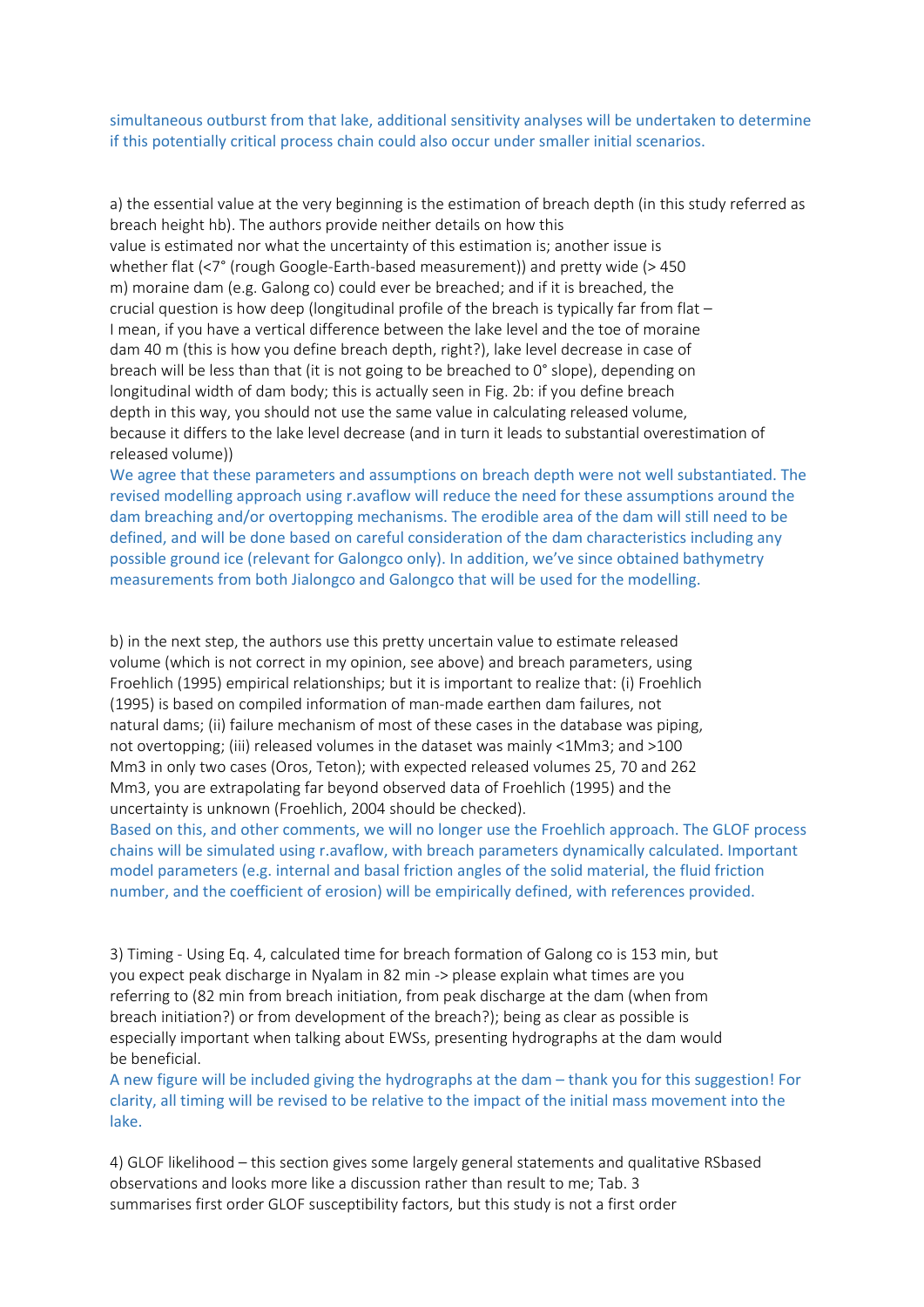assessment – it is a detailed study of two existing and one potential future lake; what is shown in Tab. 3 is perhaps true for most of the lakes in the region (warming climate, steep slopes and crevassed glaciers upstream, …) and leaves the question of GLOF likelihood open; the use of >30° threshold for initiation of mass movements seems too simplifying and not really helpful for the scale you are working on In line with other reviewer comments, this section will be renamed to "lake susceptibility" recognising that it is outside the scope of this study, and probably not feasible, to provide quantitative likelihoods linked to specific scenarios. Table 3 will be revised, and where possible, quantitative details will be provided. Please note however, many observations (e.g. permafrost characteristics) will remain RS based and to some extent qualitative. The slope threshold‐based avalanche calculations will be removed, and replaced with a more detailed assessment of local geological and glacial conditions. It's true that some statements are general and could be applied to other lakes in the region, e.g, "No permafrost in dam. Degrading permafrost in surrounding slopes", but there is no basis for a more detailed quantified statement as there are no high resolution permafrost models for this area. Nonetheless, we prefer to keep the table in full, even if some entries are general, because this is the first study to directly utilise the comprehensive "check-list" table of susceptibility factors coming out of the GAPHAZ international guidance document, so an important opportunity to demonstrate both the applicability and limitations of the GAPHAZ approach.

We would note that there are few, if any, examples of quantitative likelihoods being applied in the hazard assessment of moraine dammed outburst floods, and related scenario-based studies have typically applied qualitative high, medium and low likelihoods to large, medium and small magnitude events respectively. To better reflect the scope of our study, and acknowledge that the assessment of GLOF likelihood is rather limited here to a large worst‐case scenario (and therefore can't be considered a full hazard assessment), we also propose to modify the title to *"Glacial lake outburst flood magnitudes under current and future conditions: implications for disaster risk reduction in a transboundary Himalayan basin".* 

5) Practical implications – the authors mention the importance of such studies for local authorities, which is in principal true and also a rationale of many similar studies. My experience is that practical utilization, however, often lacks behind. As documented by the authors, local authorities meanwhile started remedial works by themselves, meaning that they have some kind of GLOF hazard assessments and management procedures in hands. I expect these documents may not be publicly available, but attempting getting in touch with authorities in charge of these measures would be highly appreciated (and could also help to bridge the gap between what scientists and authorities are doing).

This is a great comment on the practical implications of this project. We have struggled to make progress here throughout the 3 years of the project, and despite several efforts in the field, we've been unable to enter into exchange with the local authorities and learn details from them about what is planned in terms of DRR measures. In Tibet, and close to a military controlled border region, exchange with authorities is even more challenging than in other regions we have worked. It seems almost everything is explained as being "for military purposes". Hence, the onset of remedial measures, has come as a surprise, and there is no evidence that these measures are underpinned by GLOF modelling. A desire to bridge this gap between scientists and authorities is exactly why we focussed this study on the methodological space between first-order assessment approaches, and detailed scenario‐based hazard assessment. In our view, it is within this space that we can most reasonably demonstrate the importance of considering future lakes as part of DRR planning. Going to the level of comprehensive scenario‐based GLOF modelling and hazard mapping only makes sense in our view once there is buy-in from local authorities, particularly with regards to the threat of a future lake. Otherwise it remains an academic exercise only.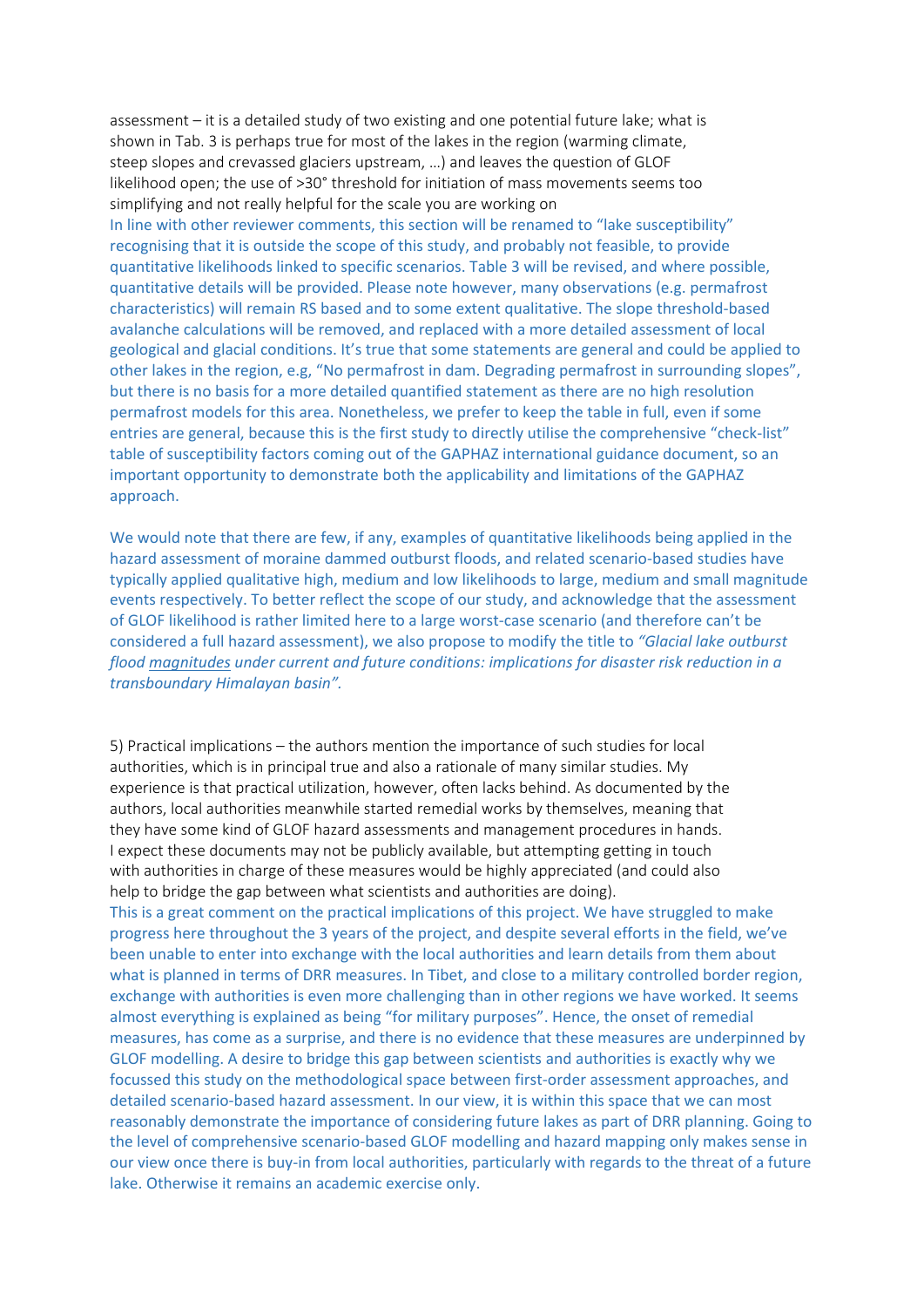## Specific Comments:

L19-20: please comment on what can be done to reach this ambitious aim (not a part of the study)

We agree that our study rather does not feed directly into "decision making" and we will remove reference to this in the abstract. Nonetheless, as described in the responses above, we do believe our study provides fundamental insights for future‐proofing DRR planning. For example, demonstrating that land zoning or EWS planning based on the threat from Jialongco and Galongco will possibly be insufficient to deal with the threat from a large new lake forming some decades later in the same basin. Anecdotally we know there are plans from international donors to fund the design and implementation of a transboundary EWS in this basin, so such messages are important of feed into the scoping of such projects.

#### L40: high magnitude

As per comments from other reviewers, we will avoid subjective wording here, and rather refer to the reported GLOF frequency of 1.3 per year for the Himalaya since the 1980s (after Vey et al 2019).

L52: I would not call 17 GLOFs overt the Tibet since 1935 'particularly common' Agree – sloppy wording. We'll revise factually to state "At least 17 GLOF disasters (causing loss of life or infrastructure) have been documented in Tibet since 1935, mostly….."

L68: these numbers are confusing; you mentioned 3-fold increase, does it mean that future doubling in border areas of China – Nepal is thus below average? Agree – taken out of context of the original paper these numbers are confusing and cannot be directly compared. To avoid confusion we'll remove the reference to a 3‐fold increase in risk, and focus just on the doubly of transboundary lakes, which is the most relevant information for the present study.

### L82‐85: not sure this is met

We agree that our study rather does not feed directly into "decision making" and we will remove reference to this. Nonetheless, as described in the responses above, we do believe our study provides fundamental insights for future‐proofing disaster response planning. For example, demonstrating that land zoning or EWS planning based on the threat from Jialongco and Galongco will possibly be insufficient to deal with the threat from a large new lake forming some decades later in the same basin..

L92: please consider adding description of 2(3) studied lakes in this section Thanks for this excellent suggestion. We'll add a physical description of the 3 lakes, including key physical parameters and for the two current lakes, details on assessed hazard/danger levels provided in previous studies. This will also help better justify the focus on these lakes.

Fig. 1: please consider adding topography info; there are many dangerous lakes in the region – the authors are asked to justify why they focus on these two existing and one potential future lake (while there are other lakes forming currently) We propose to add a series of inset photos showing details on the three lakes. Linked to the physical description added to the text (previous comment), the images and text will justify the focus on these 3 lakes.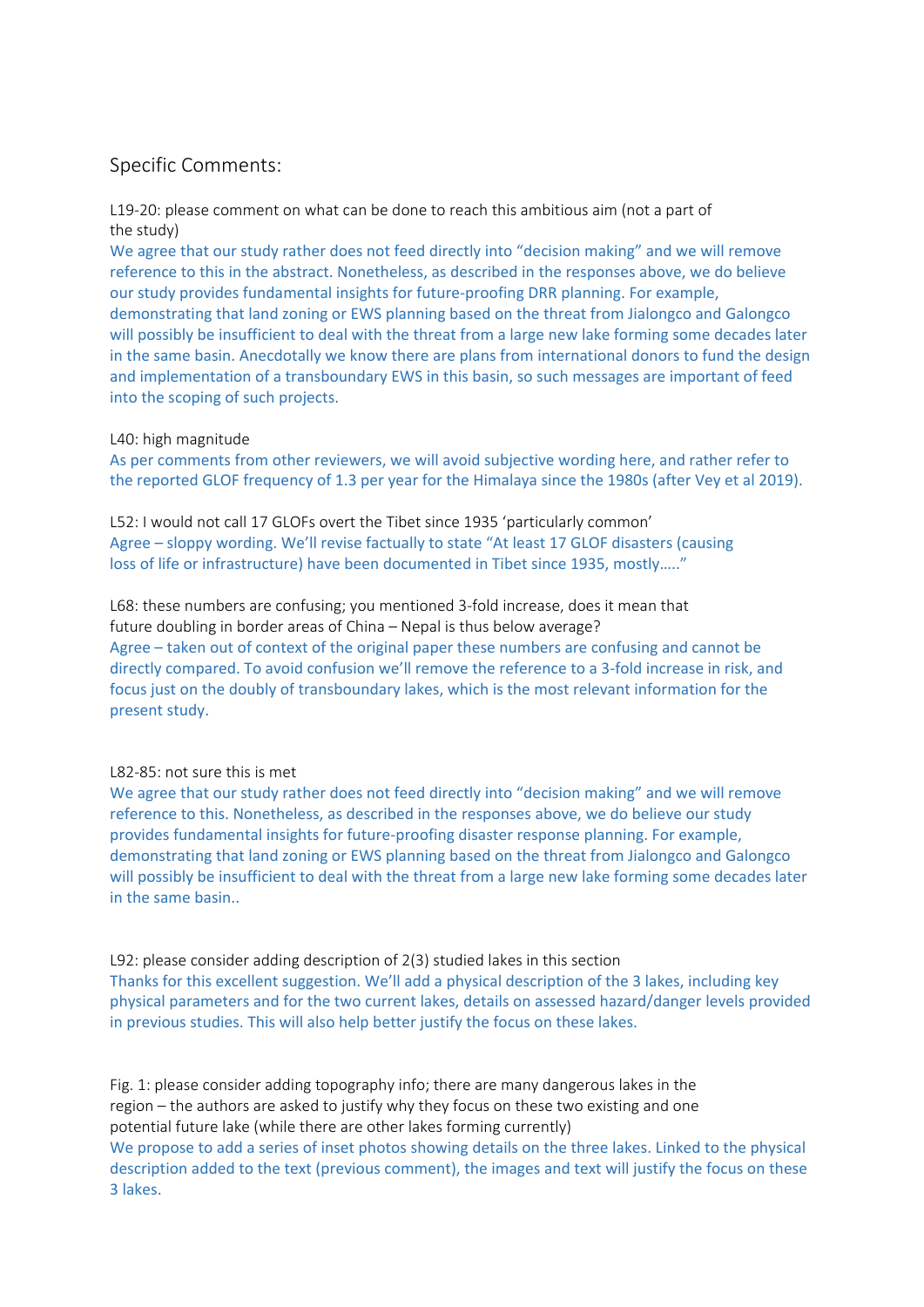L164: methodology of obtaining hb is not clear

Under the new modelling approach, hb will not be estimated in this way, but will be dynamically calculated during the simulation.

L178: what breach scenarios? Apologies, this should have referred simply to the 3 worst-case scenarios. Text will be revised.

L189: this value needs justification

Manning's n will not be required for the updated modelling with r.avaflow. Key model parameters (including the internal and basal friction angles of the solid material, the fluid friction number, and the coefficient of erosion) will be empirically defined.

L210-214: this approach seems too rough for detailed case study like this one Agree – the approach to assessing ice/rock avalanche susceptibility will be revised, and will be based on detailed consideration of local geological and glaciological conditions.

L247: considering uncertainties behind a single-number result, I found a range of values highly desirable See response to general comment (2)

L252 ms-1 when talking about velocities (please check throughout the manuscript) Thank you – will be checked throughout.

L274-297: this is contradicting; on the one hand you expect 48 m deep breach of very flat moraine dam and on the other hand you find erosion unlikely? Wording will be clarified. The lack of erosion potential is referring to flow path downstream of the lake, where channel slopes are relatively gentle. However, you are right that the 48 m deep breach is also rather unlikely given the very flat moraine dam – and this is mentioned later in the manuscript. Under the new approach to modelling with r.avaflow, the dam breach might be considerably less, and wording/values will be revised accordingly.

Table 1: please specify timings (see my general comments); Jialongco – are these values of the lake before or after the remediation?

Timings will be revised based on the new simulations, and reported consistently relative to the time of avalanche impact into the lake. For Jialongco, we'll now include an additional simulation for the reduced lake area/volume and altered dam geometry. This will allow us to assess the effect of the recent remedial measures on downstream flood magnitudes.

L300: consider moving to discussion (see my general comments) See response to general comment (4). We will add quantitative detail here to the extent possible. This goes far beyond discussion in our view, even if some details will remain qualitative.

L319: this is not very well-argued (most of the glacial lakes are surrounded by glacierized slopes with >30°)

The slope is not really the main factor here, but rather the smooth, ramp-like topography of the glacier tongue and likely temperate bed. We will revise the text to place more emphasis on these characteristics, including evidence of past instabilities of this tongue.

L326-343: yes, large volume ice-rock avalanches are rare and in the seismically active regions, you can't rule out the possibility of hitting the lake – you can say this about most of the lakes in the region (and most of the high mountain lakes globally); I'm wondering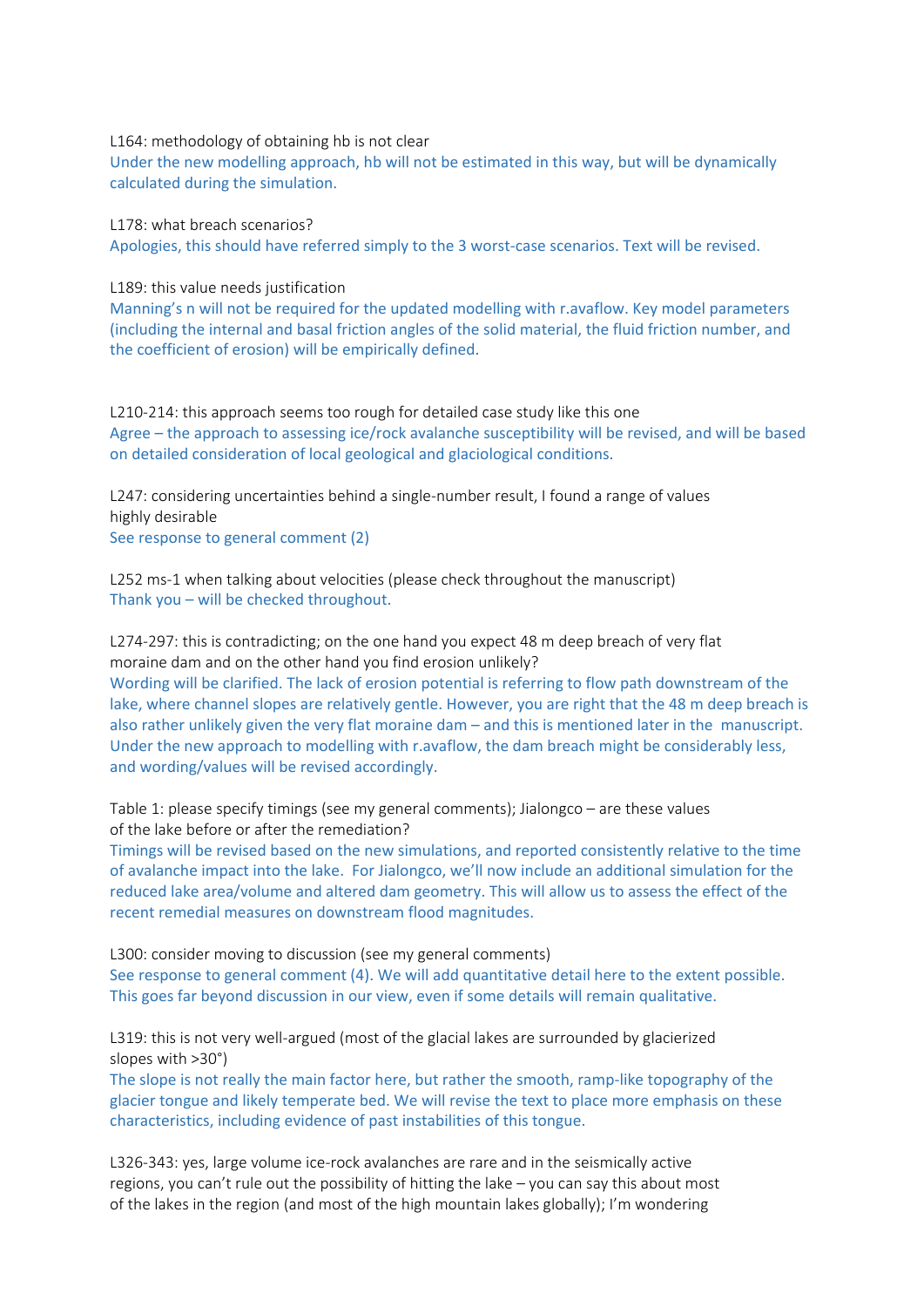#### whether is there any site-specific implication for GLOF likelihood?

One key factor here is the size of the mountain headwalls immediately surrounding the lake (i.e., 3000 metre high slope of Shishapangma). Another factor is the potential peak ground acceleration linked to seismic activity (we will update the table to include this information), which varies across the Himalaya and is enhanced in such steep topography. We will also revise the text to include more detail on the structural geology of the surrounding slopes and glacial conditions (derived from the high resolution DEM). Of course, we will not get to a quantified likelihood level, but will be able to make a stronger site‐specific qualitative assessment.

L346: Klimes et al. actually showed that landslides in moraines are not capable of producing any large GLOF from Lake Palcacocha Apologies – this citation will be removed.

Tab. 4: what is freeboard to height ratio? Both existing studied lakes seem to have surface outflow (freeboard = 0m); catchment stream density / order seem odd for evaluating GLOF likelihood; you also report no evidence of historical instabilities, further questioning the likelihood of such events for triggering GLOFs

Reviewer refers to table 3 we believe. As has been done is many other studies, we considered the remaining freeboard (i.e., a hypothetical line across the crest of the dam), irrespective of the fact there is surface outflow. The logic being that the remaining freeboard area still offers some protection in the case of an overtopping wave. We will add a footnote to the table with this detail. Stream density/order is related to the potential for rainfall/snowmelt triggering of a GLOF (after Allen et al. 2016 paper on Kedarnath). All factors come from the GAPHAZ guidance document. We Agree that details on historical instabilities are needed, and we will add this evidence (and references) to a revised version of the table.

Tab. 4: again, estimating possible ice avalanche starting zones with precision to 1 m2 is not appropriate considering apparent uncertainties; better use a range of values Agree the precision is unjustified. This table and section will be revised to focus on the largest scenarios affecting each lake, and will include an estimated ratio if ice to rock (again for a worstcase), as required for input to r.avaflow.

Fig. 6: if intensities are based on flow depth only, why not to use flow depth directly? Fair comment – the thinking was that intensities are more generic, and allow authorities to compare with other approaches and estimates, including for other hazard processes.

L418-418: please comment on a difference between values estimated here and size of the future lake considered in Tab. 1?

This comparison between estimated lake size at 2100, and the maximum anticipated lakes size will be added here. We note that the estimate at 2100 does not account for ice calving feedbacks, so is expected to underestimate actual size, as commented in the discussion section.

L433: there is not much about management planning in the study

As noted in previous responses, we believe the results of this study have important implications for DRR planning, and are relevant for local authorities, even if the results cannot directly on their own be taken as a basis for hazard mapping or EWS design.

L435-436: the authors published several studies on GLOF from potential future lakes previously Yes that is true, but this is the first time a study has undertaken any sort of GLOF modelling for an overdeepening/future lake to give downstream flow heights, velocities etc. Previous studies have identified overdeepenings and downstream infrastructure that are within a GIS routed flow